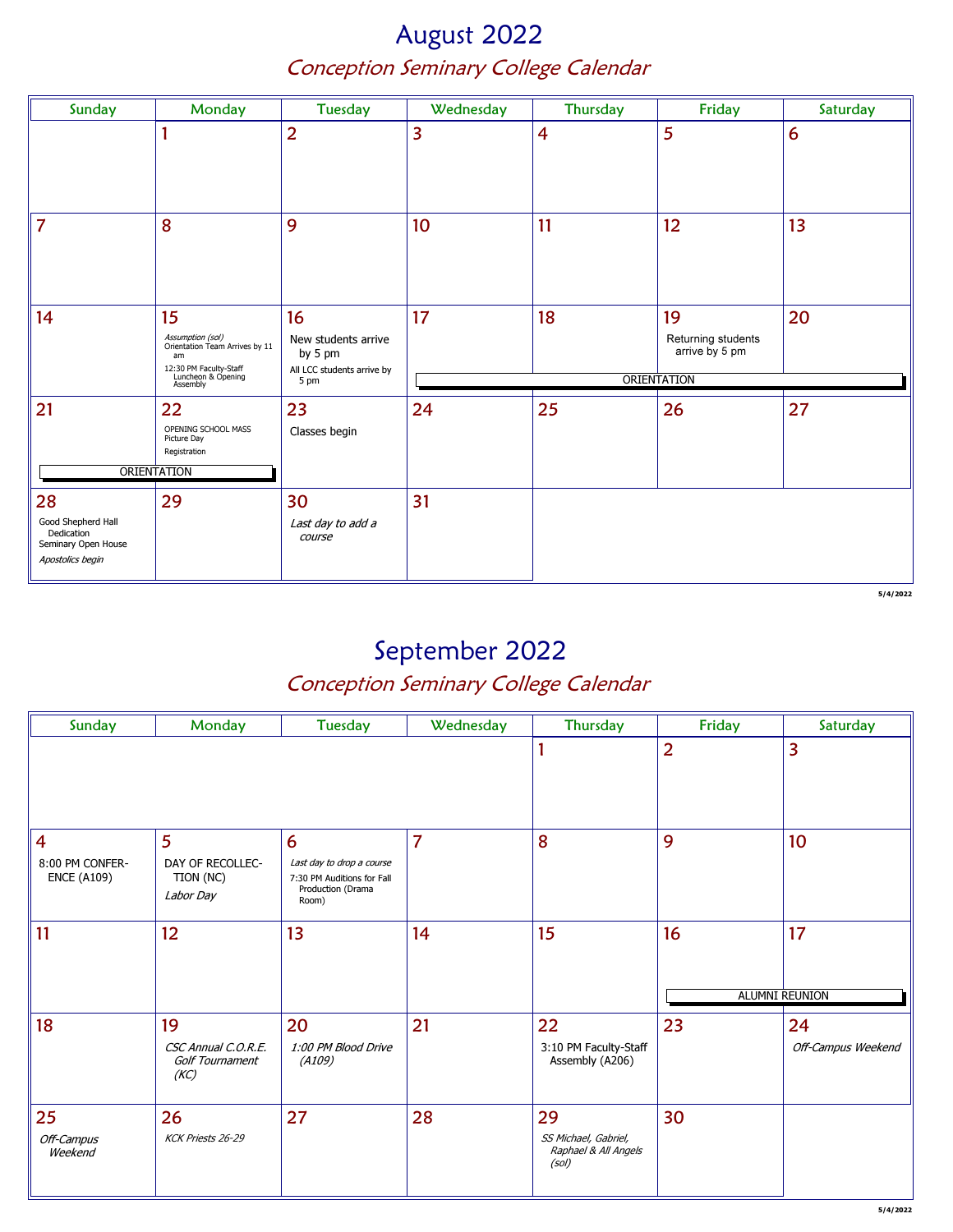### October 2022 Conception Seminary College Calendar

| Sunday                                                   | Monday                                     | Tuesday                                                       | Wednesday                             | Thursday                      | Friday                     | Saturday                                                 |
|----------------------------------------------------------|--------------------------------------------|---------------------------------------------------------------|---------------------------------------|-------------------------------|----------------------------|----------------------------------------------------------|
|                                                          |                                            |                                                               |                                       |                               |                            | Annual Book Sale (1-5pm<br>Gym)<br><b>FAMILY WEEKEND</b> |
| $\overline{2}$                                           | $\overline{3}$                             | $\overline{4}$                                                | $5\phantom{1}$                        | 6                             | $\overline{7}$             | 8                                                        |
| Annual Book Sale (1-5pm<br>Gym)<br><b>FAMILY WEEKEND</b> |                                            |                                                               | 8:00 PM CONFER-<br><b>ENCE (A109)</b> | DAY OF RECOLLEC-<br>TION (NC) | PFP Day of Giving<br>Event |                                                          |
| 9                                                        | 10 <sup>1</sup>                            | 11                                                            | 12                                    | 13                            | 14                         | 15                                                       |
|                                                          | Columbus Day<br>(Observed)                 |                                                               |                                       |                               |                            | Thundercup Tourna                                        |
|                                                          |                                            |                                                               |                                       |                               |                            | <b>BOARD OF REGENTS</b>                                  |
| 16                                                       | 17                                         | 18                                                            | 19                                    | 20                            | 21                         | 22                                                       |
| Thundercup Tourna                                        | Midterm - grades due<br>by noon            | 8:00 PM THOMAS AQUIN-<br>AS LECTURE (Dr. Jason<br>Eberl) A109 |                                       |                               |                            | Off-Campus Weekend                                       |
| 23                                                       | 24                                         | 25                                                            | 26                                    | 27                            | 28                         | 29                                                       |
| Off-Campus Weekend<br><b>World Mission Sunday</b>        |                                            |                                                               | Last day to withdraw<br>from a course |                               |                            |                                                          |
| 30                                                       | 31                                         |                                                               |                                       |                               |                            |                                                          |
|                                                          | All Hallows' Eve<br><b>HALLOWEEN PARTY</b> |                                                               |                                       |                               |                            |                                                          |
|                                                          |                                            |                                                               |                                       |                               |                            | 5/4/2022                                                 |

### November 2022

| Sunday                                                                                               | Monday                                       | Tuesday                                                        | Wednesday      | Thursday                                      | Friday                                                        | Saturday                                                      |
|------------------------------------------------------------------------------------------------------|----------------------------------------------|----------------------------------------------------------------|----------------|-----------------------------------------------|---------------------------------------------------------------|---------------------------------------------------------------|
|                                                                                                      |                                              | All Saints (sol)<br>(NC)                                       | $\overline{2}$ | 3<br>3:10 PM Faculty-Staff<br>Assembly (A206) | 4<br>8:00 PM Fall Produc-<br>tion (St. Michael<br>Auditorium) | 5<br>8:00 PM Fall Produc-<br>tion (St. Michael<br>Auditorium) |
| 6<br>Daylight Savings-set<br>clocks back 1 hr<br>2:30 PM Fall Production<br>(St. Michael Auditorium) | $\overline{7}$<br>Pre-Registration<br>begins | 8<br>3:05 PM Senior<br><b>Assessment Testing</b><br>(Library)  | 9              | 10                                            | 11<br>Pre-Registration due<br>by Noon                         | 12<br><b>ENCOUNTER WITH </b>                                  |
| 13                                                                                                   | 14<br>ENCOUNTER WITH GOD'S CALL WEEKEND      | 15                                                             | 16             | 17<br>8:00 PM CONFER-<br><b>ENCE (A109)</b>   | 18<br><b>FORMATION WORK-</b><br>SHOP (NC)                     | 19<br>KCYC in St. Joseph<br>Inner City Weekend                |
| 20<br><b>Inner City Weekend</b>                                                                      | 21                                           | 22<br>Thanksgiving Vaca-<br>tion begins after<br>last am class | 23             | 24<br>Thanksgiving                            | 25<br><b>THANKSGIVING BREAK</b>                               | 26                                                            |
| 27<br>Students return by 10<br>pm<br>THANKSGIVING BR                                                 | 28<br>Classes resume                         | 29                                                             | 30             |                                               |                                                               |                                                               |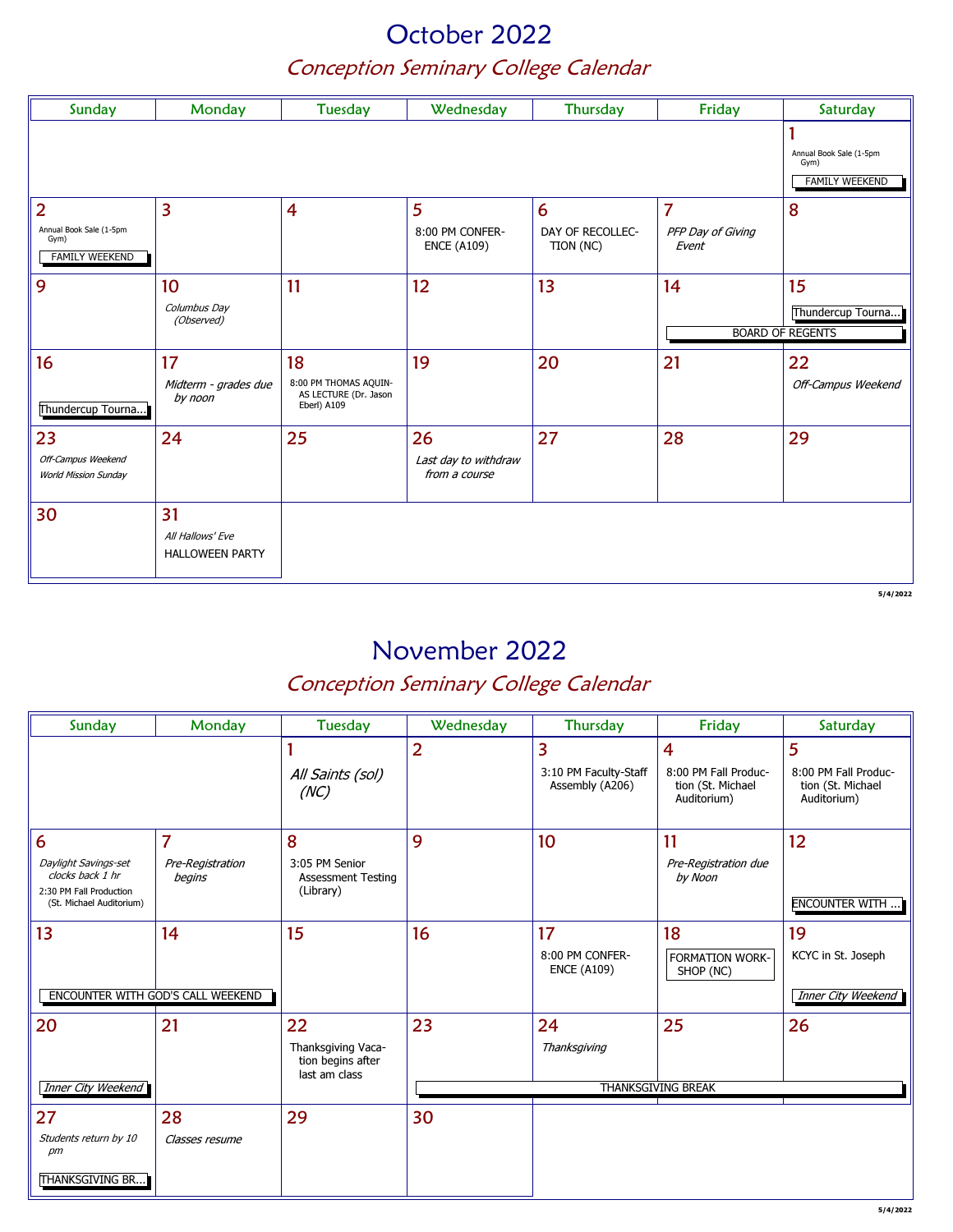# December 2022 Conception Seminary College Calendar

| Sunday                    | Monday                                                                                    | <b>Tuesday</b> | Wednesday                             | Thursday                                                          | Friday                                                                                       | Saturday                 |
|---------------------------|-------------------------------------------------------------------------------------------|----------------|---------------------------------------|-------------------------------------------------------------------|----------------------------------------------------------------------------------------------|--------------------------|
|                           |                                                                                           |                | 8:00 PM CONFER-<br><b>ENCE (A109)</b> | $\overline{2}$<br>DAY OF RECOLLEC-<br>TION (NC)                   | $\overline{3}$<br><b>FRESHMAN</b><br><b>TALENT NIGHT</b>                                     |                          |
| $\overline{4}$            | 5                                                                                         | 6              | $\overline{7}$                        | 8<br>Immaculate Concep-<br>tion (NC)                              | 9                                                                                            | 10 <sup>°</sup>          |
| 11<br>Apostolics conclude | 12<br>No Classes in a.m. Finals<br>begin in afternoon<br>Our Lady of Guad-<br>alupe (fst) | 13             | 14                                    | 15<br>6:15 PM SEMI-<br><b>NARIAN CHRIST-</b><br><b>MAS DINNER</b> | 16<br>Finals end at noon<br>Vacation begins after last<br>final exam, but not<br>before Mass | 17<br>Christmas Vacation |
| 18                        | 19<br>Semester grades due<br>by 8am                                                       | 20             | 21<br>Christmas Vacation              | 22                                                                | 23                                                                                           | 24                       |
|                           |                                                                                           |                |                                       |                                                                   |                                                                                              |                          |
| 25<br>Christmas (sol)     | 26                                                                                        | 27             | 28                                    | 29                                                                | 30                                                                                           | 31                       |
|                           |                                                                                           |                | Christmas Vacation                    |                                                                   |                                                                                              |                          |

5/4/2022

# January 2023

| Sunday                       | Monday                                                      | Tuesday                                                                 | Wednesday                           | Thursday                    | Friday                                       | Saturday                         |
|------------------------------|-------------------------------------------------------------|-------------------------------------------------------------------------|-------------------------------------|-----------------------------|----------------------------------------------|----------------------------------|
|                              | $\overline{2}$                                              | 3                                                                       | $\overline{4}$                      | 5                           | 6                                            | 7                                |
| Solemnity of<br>Mary         |                                                             |                                                                         |                                     | Students return by 10<br>pm | Diaconate Program<br>$(6-8)$<br>Registration | Diaconate Program<br>$(6-8)$     |
|                              |                                                             | Christmas Vacation                                                      |                                     |                             |                                              |                                  |
| 8                            | 9                                                           | 10                                                                      | 11                                  | 12                          | 13                                           | 14                               |
| Diaconate Program<br>$(6-8)$ | Classes begin                                               |                                                                         | Apostolics begin                    |                             |                                              | 7:30 PM EPIPHANY<br><b>PARTY</b> |
|                              |                                                             |                                                                         |                                     |                             |                                              |                                  |
| 15                           | 16                                                          | 17                                                                      | 18                                  | 19                          | 20                                           | 21                               |
|                              | Last day to add a<br>course<br>8:00 PM CONFERENCE<br>(A109) | DAY OF RECOLLEC-<br>TION (NC)<br>FACULTY / STAFF DAY OF<br>RECOLLECTION | Christian Unity Octave<br>$(18-25)$ |                             | Pro-Life Memorial                            |                                  |
| 22                           | 23                                                          | 24                                                                      | 25                                  | 26                          | 27                                           | 28                               |
|                              | Last day to drop a<br>course                                |                                                                         |                                     |                             |                                              |                                  |
|                              |                                                             |                                                                         |                                     |                             |                                              | Mundelein Basketball Tournament  |
| 29                           | 30                                                          | 31                                                                      |                                     |                             |                                              |                                  |
|                              |                                                             |                                                                         |                                     |                             |                                              |                                  |
|                              |                                                             |                                                                         |                                     |                             |                                              |                                  |
| Mundelein Basketball         |                                                             |                                                                         |                                     |                             |                                              |                                  |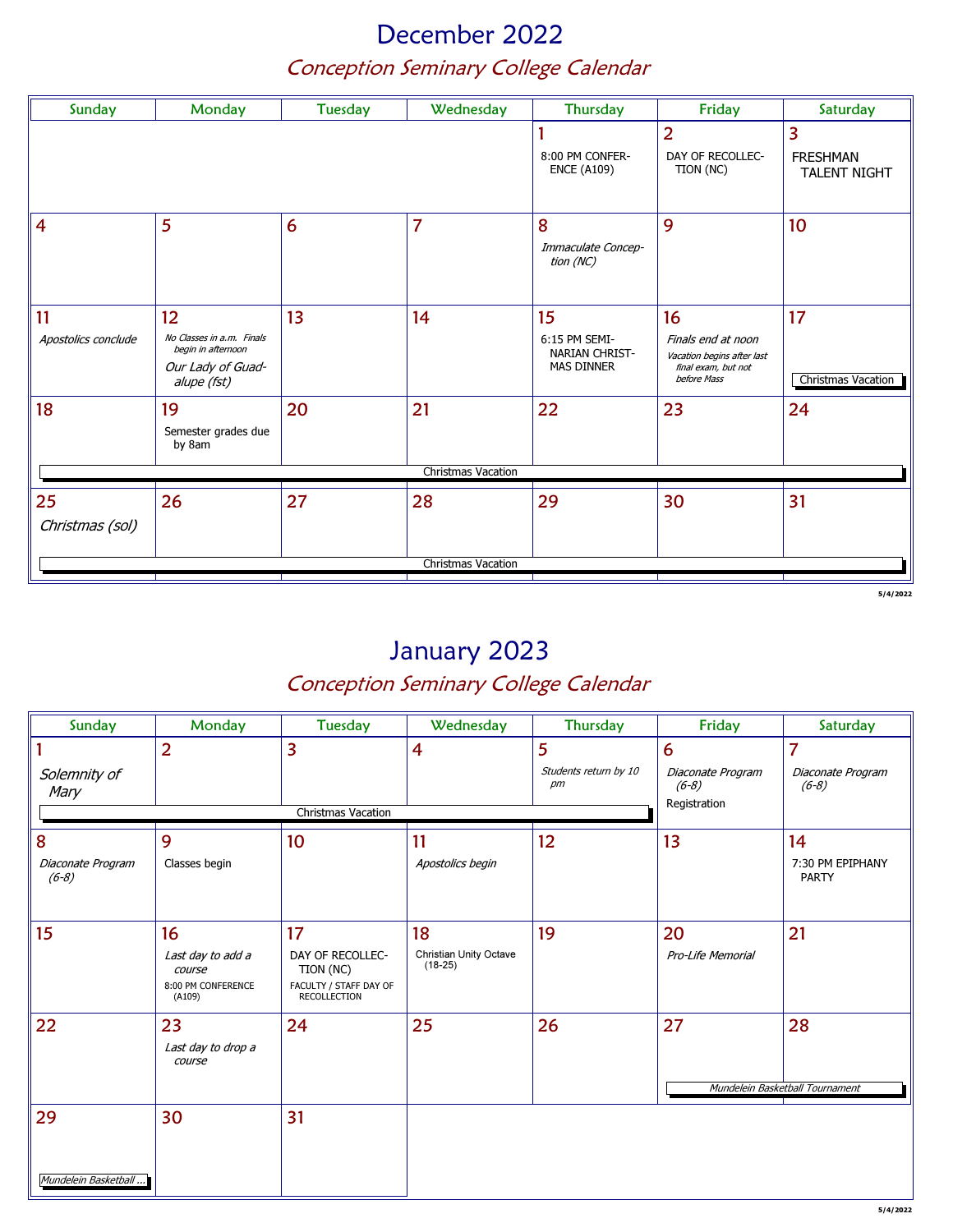# February 2023 Conception Seminary College Calendar

| Sunday                                                | Monday                | <b>Tuesday</b>                                          | Wednesday                          | Thursday                                       | Friday                            | Saturday                                                                      |
|-------------------------------------------------------|-----------------------|---------------------------------------------------------|------------------------------------|------------------------------------------------|-----------------------------------|-------------------------------------------------------------------------------|
|                                                       |                       |                                                         |                                    | $\overline{2}$                                 | 3<br>Diaconate Program<br>$(3-5)$ | $\overline{\mathbf{4}}$<br>Off-Campus Weekend<br>Diaconate Program<br>$(3-5)$ |
| 5<br>Off-Campus<br>Weekend<br>Diaconate Program (3-5) | $6\phantom{1}6$       | $\overline{7}$<br>8:00 PM CONFER-<br><b>ENCE (A109)</b> | 8<br>DAY OF RECOLLEC-<br>TION (NC) | 9                                              | 10 <sup>°</sup>                   | 11                                                                            |
| 12                                                    | 13                    | 14                                                      | 15                                 | 16<br>3:10 PM Faculty-Staff<br>Assembly (A206) | 17<br>Gratias Event in KC         | 18                                                                            |
| 19                                                    | 20<br>Presidents' Day | 21<br>6:30 PM MARDI<br><b>GRAS PARTY</b>                | 22<br>Ash Wednesday                | 23<br>LENTEN RETREAT (NC)                      | 24                                | 25                                                                            |
| 26                                                    | 27                    | 28<br>1:00 PM Blood Drive<br>(A109)                     |                                    |                                                |                                   |                                                                               |

5/4/2022

# March 2023

| Sunday                                                             | Monday                                                          | Tuesday                                                               | Wednesday                            | Thursday                                       | Friday                            | Saturday                                                           |
|--------------------------------------------------------------------|-----------------------------------------------------------------|-----------------------------------------------------------------------|--------------------------------------|------------------------------------------------|-----------------------------------|--------------------------------------------------------------------|
|                                                                    |                                                                 |                                                                       |                                      | $\overline{2}$                                 | 3<br>Diaconate Program<br>$(3-5)$ | $\overline{4}$<br>Diaconate Program<br>$(3-5)$<br>Hispanic Weekend |
| 5<br>Diaconate Program<br>$(3-5)$<br>Hispanic Weekend              | 6                                                               | 7                                                                     | 8<br>Midterm - grades due<br>by noon | 9                                              | 10                                | 11<br>Long Off-Campus Weekend (NC 10-12)                           |
| 12<br>Daylight Savings/set<br>clocks ahead 1 hr<br>Long Off-Campus | 13                                                              | 14<br>3:05 PM Sophomore<br><b>Assessment Testing</b><br>(Library)     | 15                                   | 16                                             | 17                                | 18<br>8:00 PM COFFEE<br>SHOP NIGHT<br><b>BOARD OF REGENTS</b>      |
| 19                                                                 | 20<br>Last day to withdraw from<br>a course<br>St. Joseph (sol) | 21<br>Transitus of St.<br><b>Benedict (NC)</b><br><b>PASTOR'S DAY</b> | 22                                   | 23<br>3:10 PM Faculty-Staff<br>Assembly (A206) | 24                                | 25<br>Annunciation<br>(sol)<br><b>ENCOUNTER WITH</b>               |
| 26                                                                 | 27<br>ENCOUNTER WITH GOD'S CALL WEEKEND                         | 28                                                                    | 29                                   | 30                                             | 31                                |                                                                    |